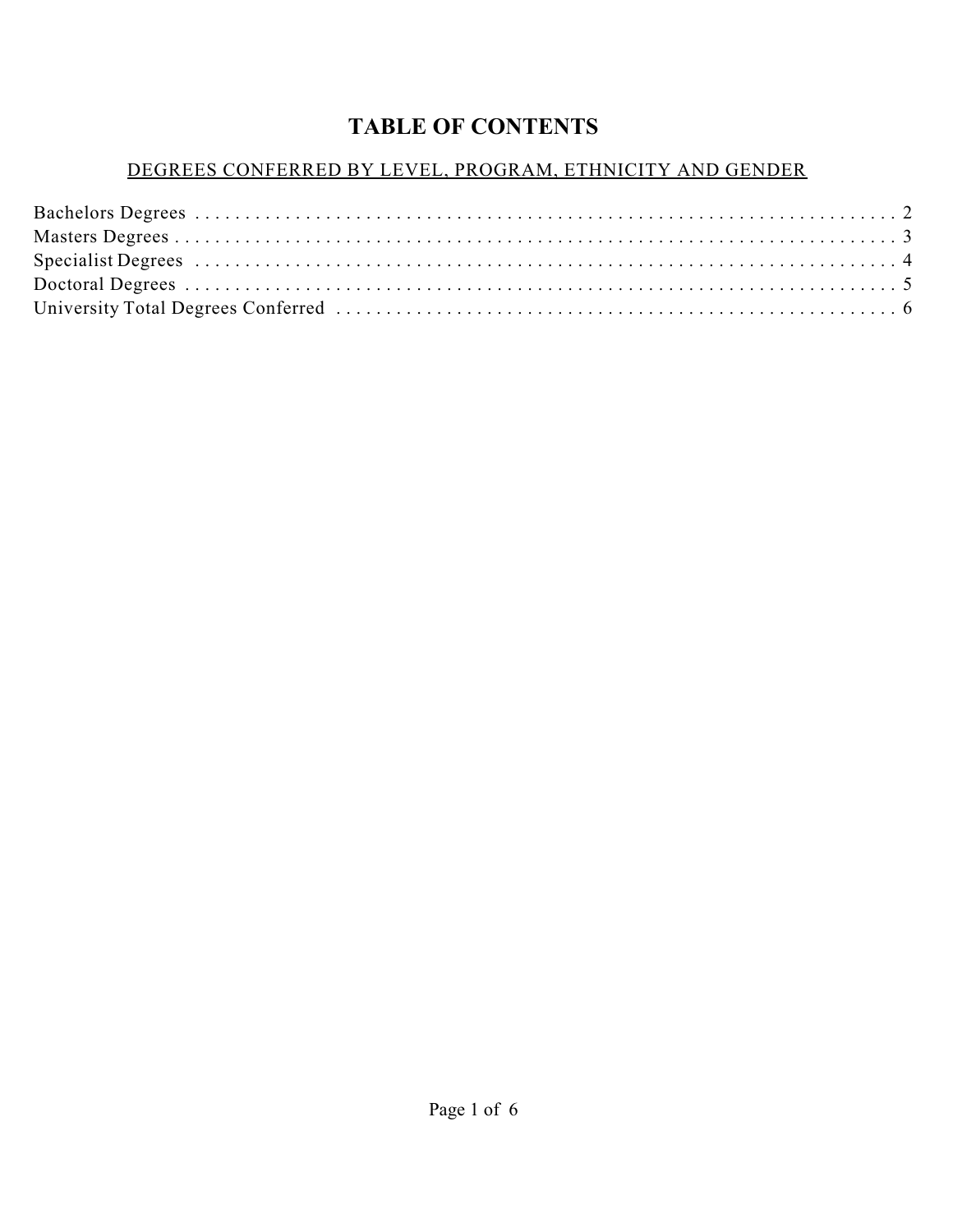#### **BACHELOR LEVEL OF DEGREES CONFERRED BY PROGRAM, ETHNICITY AND GENDER**

August, 2001 - May, 2002

Table 1

| <b>ETHNICITY/GENDER</b>                    | <b>BLACK</b>             |                              | <b>WHITE</b>                 |                              | <b>ASIAN</b>   |                              | <b>OTHER</b> |                          | <b>TOTAL</b>   |                                        |
|--------------------------------------------|--------------------------|------------------------------|------------------------------|------------------------------|----------------|------------------------------|--------------|--------------------------|----------------|----------------------------------------|
| <b>PROGRAM</b>                             | M                        | $\mathbf F$                  | $\mathbf{M}$                 | $\mathbf{F}$                 | M              | $\mathbf F$                  | M            | $\mathbf{F}$             | M              | $\mathbf F$                            |
| Accounting                                 | 13                       | 53                           | $\qquad \qquad \blacksquare$ | $\overline{\phantom{0}}$     |                |                              |              |                          | 13             | 53                                     |
| Art                                        | 6                        | 3                            | $\overline{\phantom{a}}$     | ٠                            |                |                              | -            |                          | 6              | 3                                      |
| <b>Biology</b>                             | 23                       | 33                           | $\qquad \qquad \blacksquare$ | $\overline{\phantom{a}}$     |                |                              | $\mathbf{1}$ | $\overline{\phantom{0}}$ | 24             | 33                                     |
| <b>Business Administration</b>             | 10                       | 24                           | $\blacksquare$               | $\qquad \qquad \blacksquare$ | $\overline{a}$ |                              |              |                          | 10             | 24                                     |
| Chemistry                                  | 5                        | 10                           | $\qquad \qquad \blacksquare$ | 1                            |                |                              |              | $\overline{a}$           | 5              | 11                                     |
| Child Care & Family Education              | $\tau$                   | 42                           | $\overline{\phantom{a}}$     | $\overline{a}$               |                | $\blacksquare$               |              |                          | 7              | 42                                     |
| <b>Computer Science</b>                    | 20                       | 20                           | $\qquad \qquad \blacksquare$ | L,                           | $\overline{2}$ |                              | $\mathbf{1}$ | $\overline{a}$           | 23             | 20                                     |
| Criminal Justice and Correctional Services | 28                       | 20                           | 3                            | $\overline{\phantom{a}}$     |                |                              |              | -                        | 31             | 20                                     |
| Economics                                  | $\overline{\phantom{a}}$ | $\overline{2}$               | $\qquad \qquad -$            | $\overline{\phantom{a}}$     |                |                              |              |                          |                | $\overline{2}$                         |
| <b>Educational Technology</b>              | $\overline{2}$           | $\overline{2}$               | $\overline{\phantom{a}}$     | $\overline{\phantom{a}}$     |                | $\overline{\phantom{0}}$     |              |                          | $\overline{2}$ | $\overline{2}$<br>38                   |
| <b>Elementary Education</b>                | $\overline{7}$           | 38                           | $\mathbf{1}$                 | $\overline{\phantom{a}}$     |                |                              |              |                          | 8              |                                        |
| English                                    | $\overline{2}$           | 12                           | $\blacksquare$               | $\overline{\phantom{a}}$     |                | $\overline{\phantom{0}}$     | -            |                          | $\overline{2}$ | 12                                     |
| Finance                                    | $\overline{2}$           | 15                           | $\qquad \qquad -$            | $\qquad \qquad \blacksquare$ |                |                              | 1            |                          | 3              | 15                                     |
| Foreign Languages                          | $\overline{\phantom{0}}$ | $\mathbf{1}$                 | $\blacksquare$               | ٠                            |                |                              |              |                          |                | $\left  \frac{2}{2} \right $           |
| <b>Healthcare Administration</b>           | 6                        | 18                           | $\overline{\phantom{a}}$     | $\overline{\phantom{a}}$     |                | -                            |              |                          | 6              | 18                                     |
| History                                    | 6                        | $\qquad \qquad \blacksquare$ | $\overline{\phantom{a}}$     | $\overline{\phantom{a}}$     | -              |                              |              |                          | 6              |                                        |
| History                                    |                          | $\overline{\phantom{a}}$     | $\qquad \qquad -$            | $\overline{\phantom{a}}$     |                | $\overline{a}$               | $\mathbf{1}$ |                          | $\overline{2}$ | $=$ $\overline{ }$                     |
| Industrial Technology                      | 40                       | 9                            | $\mathbf{1}$                 | $\overline{\phantom{a}}$     |                | -                            |              |                          | 41             | 10                                     |
| Management                                 | $\tau$                   | 11                           | $\overline{\phantom{a}}$     | ٠                            |                |                              |              | $\overline{a}$           | 7              | 11                                     |
| Marketing                                  | 16                       | 10                           | $\overline{a}$               | $\overline{\phantom{a}}$     |                |                              | $\mathbf{1}$ | $\overline{a}$           | 17             | 10                                     |
| <b>Mass Communications</b>                 | 13                       | 16                           | $\blacksquare$               | ٠                            | $\overline{a}$ | $\qquad \qquad \blacksquare$ |              |                          | 13             | 16                                     |
| Mathematics                                | 5                        | $\overline{2}$               | $\overline{\phantom{a}}$     | $\overline{\phantom{a}}$     |                | $\overline{a}$               |              |                          | 5              | $\overline{c}$                         |
| <b>Mathematics Education</b>               | 1                        | $\overline{\phantom{a}}$     | $\overline{\phantom{a}}$     | ٠                            |                |                              |              |                          | 1              |                                        |
| Meteorology                                |                          | $\mathbf{1}$                 | $\qquad \qquad -$            | $\blacksquare$               |                | $\overline{\phantom{0}}$     | $\mathbf{1}$ |                          |                | $1\vert$                               |
| <b>Music Education</b>                     | 5                        | 4                            | $\qquad \qquad -$            | $\qquad \qquad \blacksquare$ |                |                              |              |                          | 5              | $\overline{\mathcal{A}}$               |
| <b>Office Administration</b>               |                          | 3                            | $\overline{\phantom{a}}$     | ٠                            |                |                              |              |                          |                | 3                                      |
| Physical Education                         | 13                       | 12                           | $\mathbf{1}$                 | $\overline{\phantom{a}}$     |                |                              |              |                          | 14             | 12                                     |
| Physics                                    | 1                        | $\overline{2}$               |                              |                              |                |                              | 1            |                          | $\overline{2}$ | $\begin{array}{c} 2 \\ 16 \end{array}$ |
| <b>Political Science</b>                   | 6                        | 16                           |                              |                              |                |                              |              | $\overline{a}$           | 6              |                                        |
| Psychology                                 | 6                        | 34                           | $\qquad \qquad \blacksquare$ |                              |                |                              |              |                          | 7              | 34                                     |
| Social Science Education                   |                          | 1                            | $\blacksquare$               |                              |                |                              |              |                          |                | $\mathbf{1}$                           |
| Social Work                                | 6                        | 37                           | $\qquad \qquad \blacksquare$ |                              |                |                              |              |                          | 6              | 37                                     |
| Sociology                                  | $\overline{4}$           | 4                            | $\qquad \qquad \blacksquare$ |                              |                |                              |              |                          | 4              | $\vert 4 \vert$                        |
| <b>Special Education</b>                   |                          | 7                            | -                            |                              |                |                              |              |                          |                | 7                                      |
| Speech                                     | $\mathbf{1}$             | 17                           | $\blacksquare$               |                              |                |                              |              |                          | 1              | 17                                     |
| <b>Urban Affairs</b>                       | 5                        | $\overline{2}$               | $\blacksquare$               |                              |                |                              |              |                          | 5              | $\overline{2}$                         |
| <b>TOTAL, Bachelor Degrees Conferred</b>   | 267                      | 481                          | 6                            | $\mathbf{1}$                 | $\overline{2}$ |                              | 8            | $\overline{2}$           | 283            | 484                                    |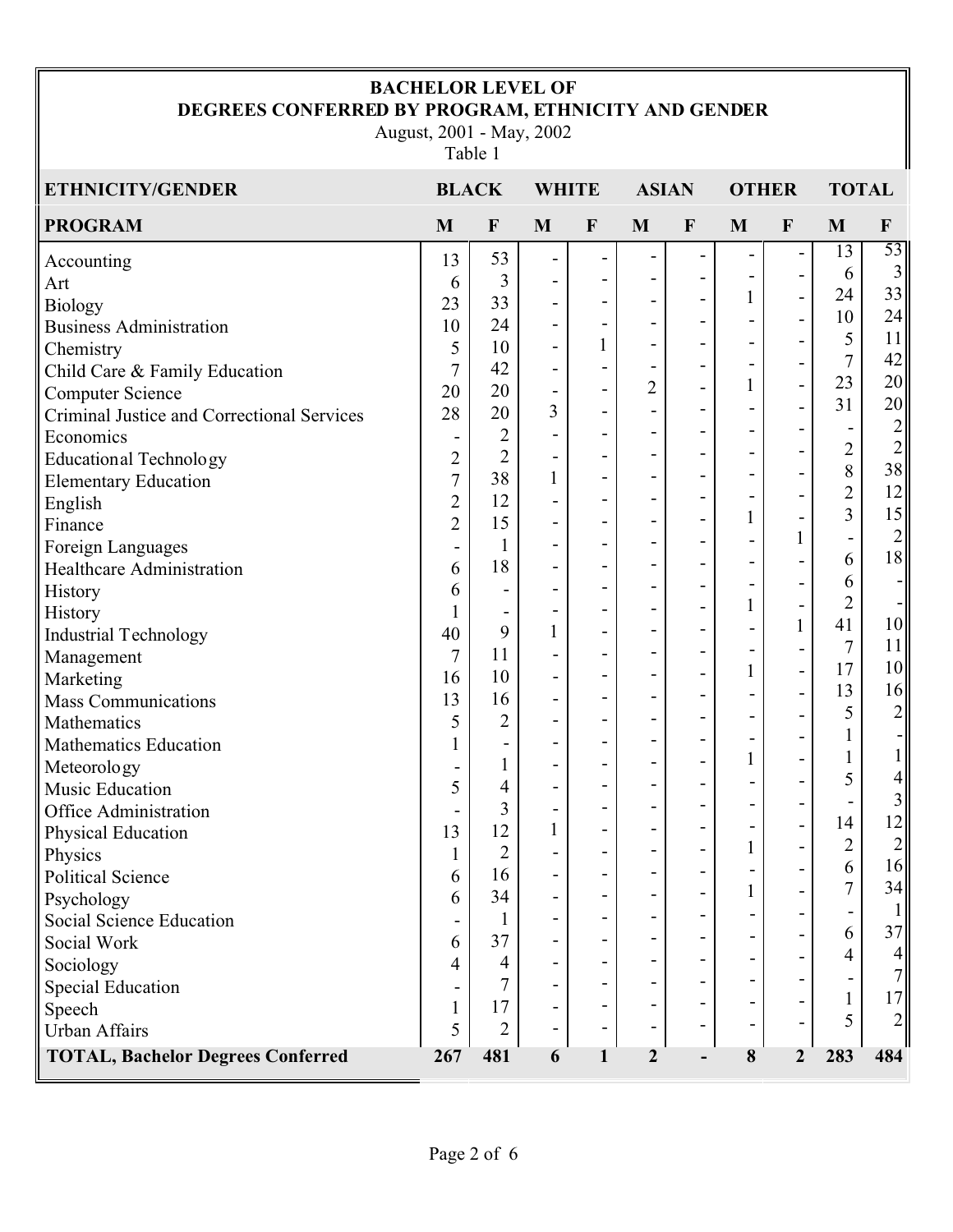#### **MASTERS LEVEL OF DEGREES CONFERRED BY PROGRAM, ETHNICITY AND GENDER**

August, 2001 - May, 2002 Table 2

| ETHNICITY/GENDER                                  | <b>BLACK</b>   |                          | <b>WHITE</b>                 |                          | <b>ASIAN</b>             |                          | <b>OTHER</b>                 |                          | <b>TOTAL</b>   |                          |
|---------------------------------------------------|----------------|--------------------------|------------------------------|--------------------------|--------------------------|--------------------------|------------------------------|--------------------------|----------------|--------------------------|
| <b>PROGRAM</b>                                    | M              | $\mathbf F$              | M                            | $\mathbf F$              | $\mathbf{M}$             | $\mathbf{F}$             | M                            | $\mathbf{F}$             | M              | $\mathbf{F}$             |
| Accounting                                        | 1              | 1                        | $\qquad \qquad -$            | $\overline{\phantom{a}}$ |                          |                          | -                            | 1                        | $\mathbf{1}$   | $\overline{2}$           |
| <b>Biology</b>                                    | $\overline{2}$ | 3                        | $\overline{\phantom{a}}$     | $\overline{\phantom{a}}$ |                          |                          |                              |                          | $\overline{2}$ | $\mathfrak{Z}$           |
| <b>Biology</b>                                    |                | $\overline{2}$           | $\overline{\phantom{0}}$     | $\overline{\phantom{a}}$ | $\blacksquare$           |                          |                              |                          |                | $\sqrt{2}$               |
| <b>Business Administration</b>                    |                | 5                        | $\blacksquare$               | $\overline{\phantom{a}}$ |                          |                          | $\overline{2}$               | 3                        | 3              | $8\,$                    |
| Chemistry                                         |                | $\overline{2}$           | $\qquad \qquad \blacksquare$ | $\overline{\phantom{a}}$ |                          |                          |                              |                          |                | $\overline{c}$           |
| <b>Communicative Disorders</b>                    |                | 9                        | $\mathbf{1}$                 | $\mathbf{1}$             |                          |                          | $\qquad \qquad \blacksquare$ | $\overline{c}$           | $\overline{2}$ | 12                       |
| <b>Computer Science</b>                           |                | $\overline{\phantom{a}}$ |                              | $\overline{\phantom{a}}$ |                          |                          | $\overline{7}$               | 5                        | $\overline{7}$ | $\sqrt{5}$               |
| Criminology                                       | 3              | 3                        | $\overline{\phantom{a}}$     | $\overline{\phantom{a}}$ |                          |                          | $\mathbf{1}$                 |                          | 4              | 3                        |
| Early Childhood Education                         | $\overline{a}$ | 4                        | $\overline{\phantom{a}}$     | $\blacksquare$           | -                        | $\overline{\phantom{a}}$ |                              | $\overline{\phantom{0}}$ |                | $\overline{4}$           |
| <b>Educational Administration and Supervision</b> | 8              | 9                        | $\overline{4}$               | $\overline{\phantom{a}}$ |                          |                          |                              | 1                        | 12             | 10                       |
| <b>Elementary Education</b>                       |                | 11                       | $\overline{\phantom{a}}$     | $\mathbf{1}$             |                          |                          |                              |                          | $\mathbf{1}$   | 12                       |
| English                                           |                | 4                        | $\qquad \qquad \blacksquare$ |                          |                          | -                        |                              |                          | 1              | $\overline{4}$           |
| English                                           |                | $\overline{2}$           | $\overline{\phantom{a}}$     |                          |                          |                          |                              |                          |                | $\overline{2}$           |
| <b>Environmental Science</b>                      | 1              |                          | $\mathbf{1}$                 | $\overline{\phantom{a}}$ |                          |                          |                              |                          | $\overline{2}$ |                          |
| Guidance and Counseling                           | $\overline{7}$ | 30                       | $\overline{\phantom{a}}$     |                          | $\overline{\phantom{a}}$ |                          |                              |                          | $\overline{7}$ | 30                       |
| Hazardous Materials Management                    | 3              | -                        | $\qquad \qquad \blacksquare$ | $\overline{\phantom{a}}$ |                          |                          |                              |                          | $\overline{3}$ |                          |
| <b>History</b>                                    | $\overline{2}$ | $\overline{\phantom{a}}$ | $\overline{a}$               | $\overline{\phantom{a}}$ | $\blacksquare$           |                          |                              |                          | $\overline{2}$ |                          |
| <b>Industrial Arts Education</b>                  |                | $\overline{2}$           | $\qquad \qquad \blacksquare$ |                          |                          |                          |                              | $\overline{\phantom{0}}$ | $\mathbf{1}$   | $\overline{c}$           |
| <b>Mass Communications</b>                        |                | $\mathbf{1}$             | $\qquad \qquad \blacksquare$ | $\overline{\phantom{a}}$ |                          |                          |                              |                          |                | $\mathbf{1}$             |
| Mathematics                                       |                | 1                        | $\mathbf{1}$                 | $\overline{\phantom{a}}$ | $\blacksquare$           |                          | $\mathbf{1}$                 |                          | $\overline{c}$ |                          |
| <b>Mathematics Education</b>                      |                | $\overline{2}$           | $\qquad \qquad \blacksquare$ | $\mathbf{1}$             |                          | $\qquad \qquad -$        |                              |                          | $\mathbf{1}$   | 3                        |
| Music Education                                   |                | $\overline{\phantom{a}}$ | $\qquad \qquad -$            | $\mathbf{1}$             |                          |                          |                              |                          | $\mathbf{1}$   | $\mathbf{1}$             |
| Physical Education                                | 6              | 3                        | $\qquad \qquad -$            |                          |                          | $\blacksquare$           |                              | $\overline{\phantom{0}}$ | 6              | 3                        |
| Public Health                                     |                | 11                       | $\mathbf{1}$                 | $\overline{\phantom{a}}$ |                          |                          |                              |                          | $\overline{2}$ | 11                       |
| Public Policy and Administration                  | $\overline{3}$ | 8                        | $\qquad \qquad \blacksquare$ | $\overline{\phantom{a}}$ |                          | -                        |                              |                          | $\overline{3}$ | $\,8\,$                  |
| Reading                                           |                | 3                        | $\overline{\phantom{0}}$     | $\mathbf{1}$             |                          | -                        |                              |                          |                | $\overline{\mathcal{A}}$ |
| <b>Rehabilitation Services</b>                    |                | 10                       | $\overline{\phantom{a}}$     |                          |                          |                          | $\mathbf{1}$                 |                          | $\overline{2}$ | 10                       |
| <b>Science Education</b>                          |                | 1                        | -                            | $\overline{\phantom{0}}$ |                          |                          |                              |                          |                | $\mathbf{1}$             |
| Secondary Education                               |                | 3                        |                              |                          |                          |                          |                              |                          |                | 3                        |
| Social Work                                       |                | 28                       | $\overline{\phantom{a}}$     | 9                        |                          |                          |                              |                          |                | 37                       |
| Sociology                                         | 1              | 3                        | $\mathbf{1}$                 | 1                        |                          |                          |                              |                          | $\overline{2}$ | $\overline{4}$           |
| <b>Special Education</b>                          | 3              | 2                        |                              |                          |                          |                          |                              |                          | 3              | $\overline{2}$           |
| <b>Teacher Education</b>                          |                | 17                       | -                            |                          |                          |                          |                              |                          |                | 17                       |
| Urban and Planning                                |                | 1                        | $\qquad \qquad \blacksquare$ |                          |                          |                          |                              |                          |                | 1                        |
| <b>TOTAL, Masters Degrees Conferred</b>           | 52             | 181                      | $\boldsymbol{9}$             | 15                       | $\boldsymbol{0}$         | $\boldsymbol{0}$         | 12                           | 13                       | 73             | 209                      |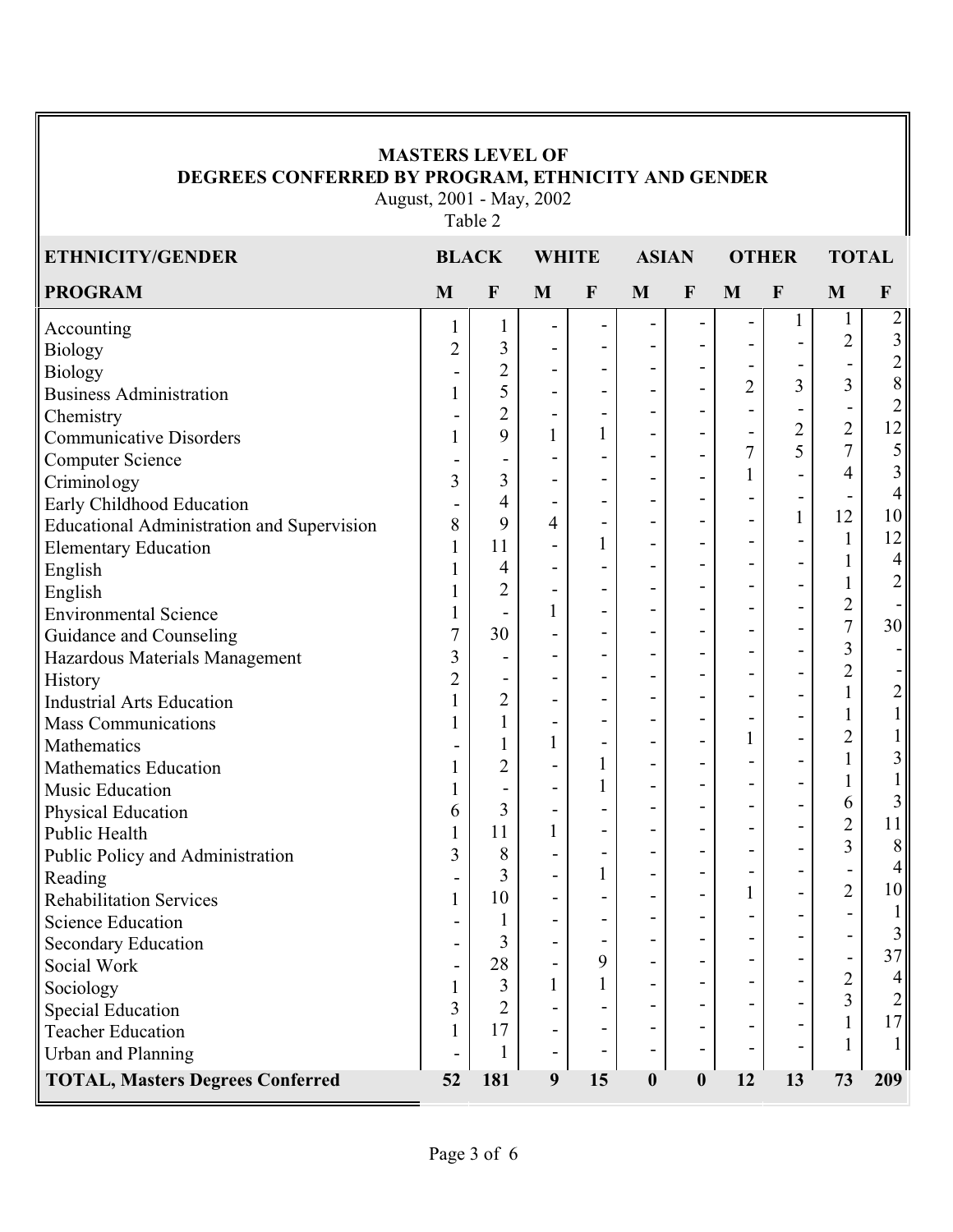### **SPECIALIST LEVEL OF DEGREES CONFERRED BY PROGRAM, ETHNICITY AND GENDER**

August, 2001 - May, 2002 Table 3

| <b>ETHNICITY/GENDER</b>                                                                                    | <b>BLACK</b> |    | <b>WHITE</b>                       |                                                                                  | <b>ASIAN</b>             |                          | <b>OTHER</b>                                                                     |   | <b>TOTAL</b>                                         |  |
|------------------------------------------------------------------------------------------------------------|--------------|----|------------------------------------|----------------------------------------------------------------------------------|--------------------------|--------------------------|----------------------------------------------------------------------------------|---|------------------------------------------------------|--|
| <b>PROGRAM</b>                                                                                             | M            |    | M                                  | $\mathbf F$                                                                      | M                        | F                        | $\mathbf{M}$                                                                     | F |                                                      |  |
| <b>Educational Administration and Supervision</b><br>Guidance and Counseling<br><b>Secondary Education</b> |              |    | -<br>-<br>$\overline{\phantom{a}}$ | $\overline{\phantom{0}}$<br>$\overline{\phantom{a}}$<br>$\overline{\phantom{a}}$ | $\overline{\phantom{0}}$ | $\overline{\phantom{a}}$ | $\overline{\phantom{0}}$<br>$\overline{\phantom{a}}$<br>$\overline{\phantom{0}}$ | - | $\overline{\phantom{a}}$<br>$\overline{\phantom{0}}$ |  |
| <b>TOTAL, Specialist Degrees Conferred</b>                                                                 |              | 10 | ۰.                                 |                                                                                  |                          |                          |                                                                                  |   |                                                      |  |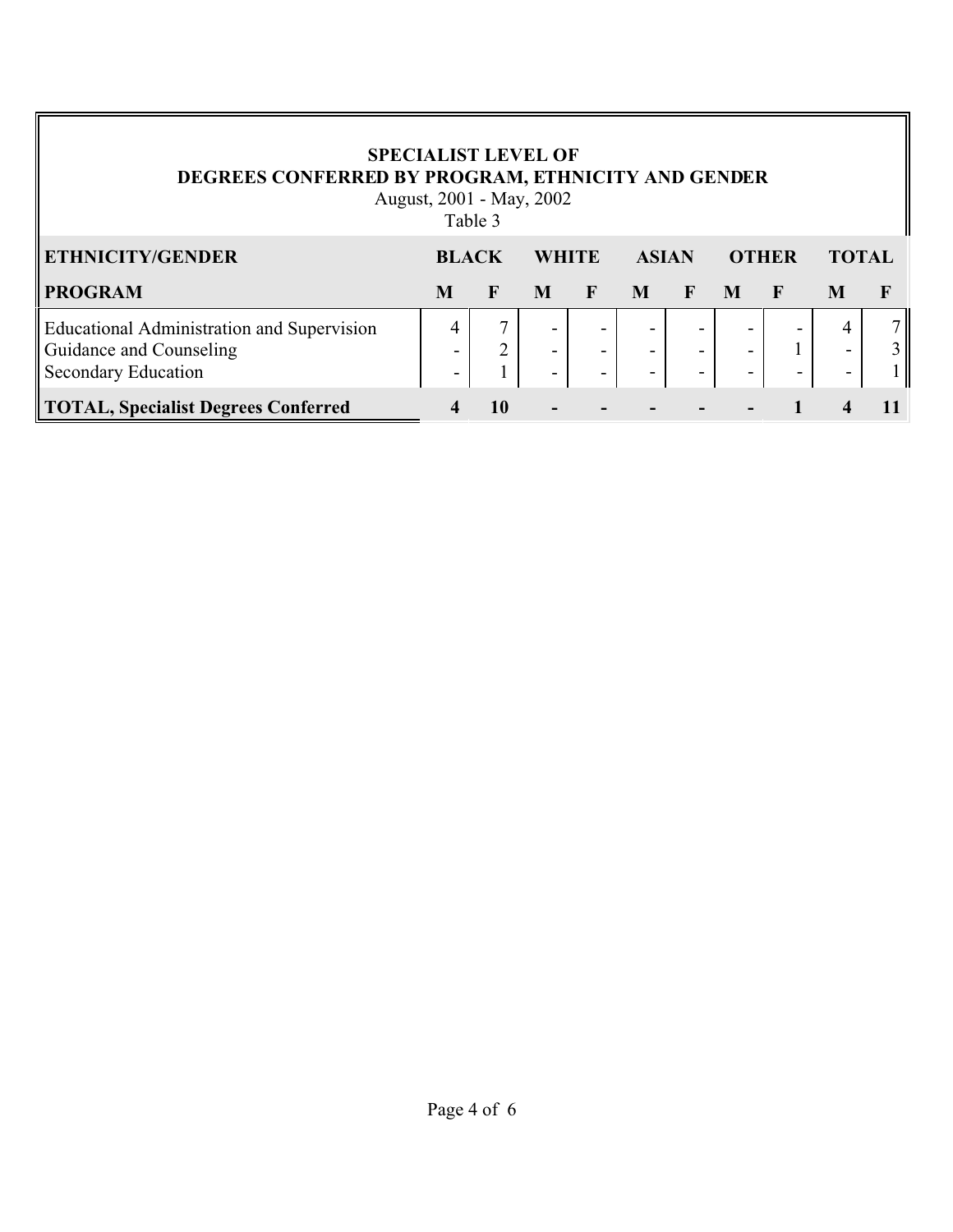### **DOCTORAL LEVEL OF DEGREES CONFERRED BY PROGRAM, ETHNICITY AND GENDER**

August, 2001 - May, 2002 Table 4

| ETHNICITY/GENDER                                  | <b>BLACK</b> |    | <b>WHITE</b>             |                          | <b>ASIAN</b> |              | <b>OTHER</b> |                          | <b>TOTAL</b>             |                |
|---------------------------------------------------|--------------|----|--------------------------|--------------------------|--------------|--------------|--------------|--------------------------|--------------------------|----------------|
| <b>PROGRAM</b>                                    | M            | F  | M                        | F                        | M            | $\mathbf{F}$ | M            | $\mathbf F$              | M                        |                |
| <b>Clinical Psychology</b>                        |              |    | -                        | $\overline{\phantom{0}}$ |              |              |              | $\overline{\phantom{0}}$ | $\overline{\phantom{a}}$ |                |
| Early Childhood Education                         |              |    | -                        |                          |              |              |              |                          |                          |                |
| <b>Educational Administration and Supervision</b> |              | 8  | ۰.                       | $\,$                     |              |              |              |                          |                          | 9              |
| <b>Public Administration</b>                      |              | 3  | $\overline{\phantom{0}}$ | $\,$                     |              |              |              |                          |                          | $\overline{3}$ |
| Social Work                                       |              | -  | -                        | $\,$                     |              |              |              |                          |                          |                |
| <b>TOTAL, Doctoral Degrees Conferred</b>          |              | 17 | $\blacksquare$           |                          |              |              |              |                          |                          | 18             |